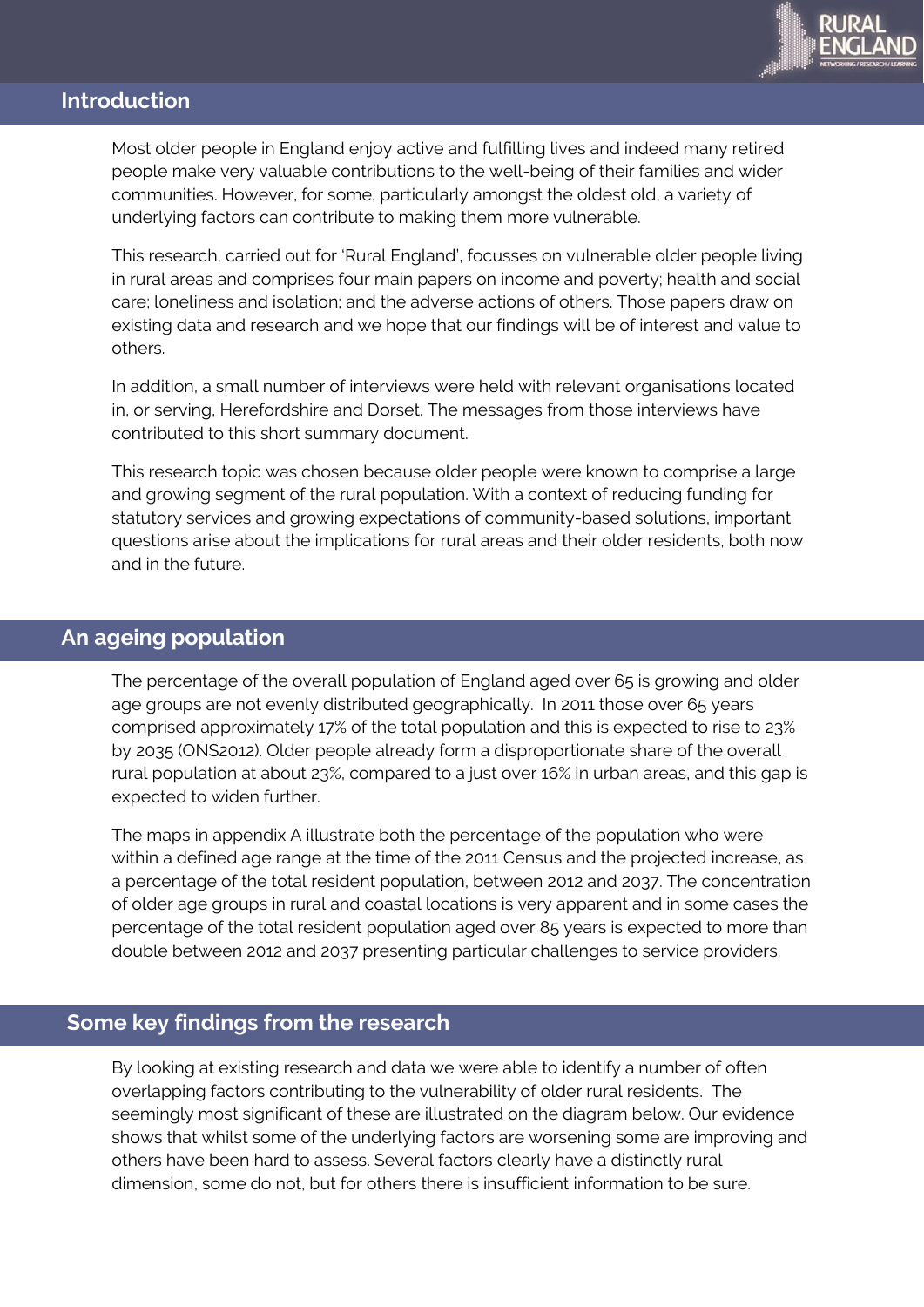

## **Poverty/ Low Income:**

Generally improving with the state pension uplift, but still 13%-15% of rural pensioners are in relative poverty which is comparable with urban areas. However, there is a wide geographical variation. Rural pensioners notably tend to face higher heating and transport costs than their urban counterparts.

#### **Poor mobility:**

This is a major and worsening issue for older rural residents. Car ownership levels, and mileage driven, are higher in rural areas evidencing the structural dependence on private transport. For those unable to drive the paucity of public transport, and continuing rural bus reductions, exacerbate problems in accessing essential services and aggravate problems of isolation.

## **Poor Health:**

Health is improving as people stay healthier for longer but longevity is rising faster than healthy lifespan. There are high proportions of the oldest old (over 85 years) in rural areas especially the South, South West and East Anglia which is not reflected adequately in Health Care funding for those areas. There are generally lower levels of health service provision in rural areas and accessing them is an issue for many.

## **Unmet care needs:**

This is another worsening issue. The high proportions of the oldest old (over 85 years) in many rural areas and the additional costs associated with sparsity are not reflected adequately in Social Care funding. Unmet or hidden needs can result in more urgent and complex crisis-point interventions by health service providers.

## **Local services closing:**

Worsening. Rural residents are much less likely than urban to have local services such as Pubs, Post Offices or supermarkets nearby. The closure of village shops and pubs not only means that older people are forced to travel further but also reduces opportunities for social interactions in rural communities.

## **Few social contacts:**

There is little information to indicate whether the situation is improving or worsening in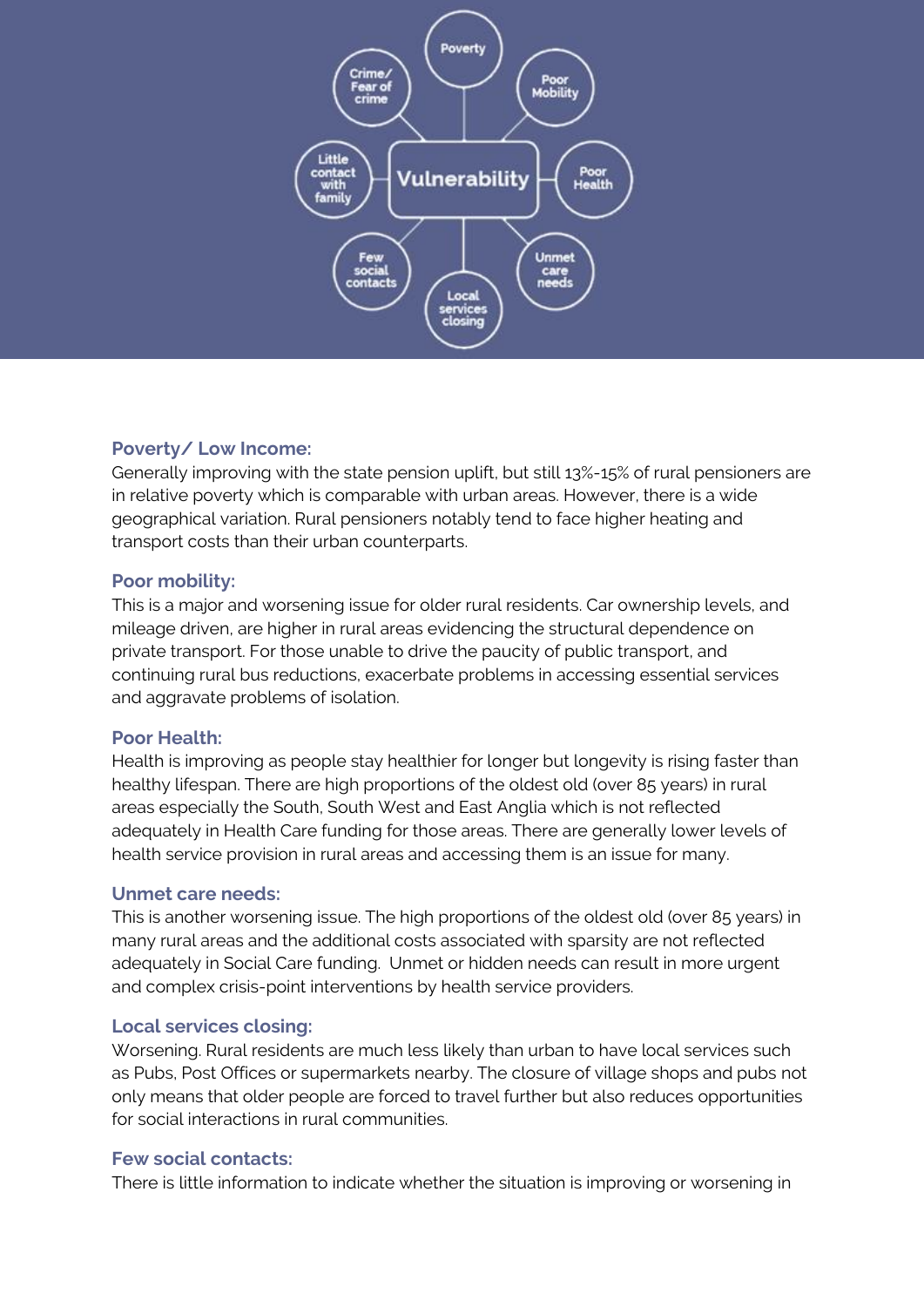percentage terms but there is a correlation with age that suggests that the numbers of older people suffering from isolation and loneliness is likely to increase. More positively, there are indications of a greater awareness of the scale of loneliness and social isolation amongst older people and of the associated health and well-being implications. There are also many examples of positive intervention initiatives albeit these are often local in coverage.

#### **Little contact with family:**

May be worsening with smaller family sizes and greater geographical mobility. There are negative implications for the availability of care from within the family and frequency of contact with children is also an important correlate of loneliness.

#### **Crime/ fear of crime:**

This is a surprisingly under-researched area. Official statistics of recorded crime show that a rural resident is less likely to be a victim of crime than someone living in an urban area and that older people are at lower risk than other age groups. Older people do however appear to be particularly vulnerable to distraction burglary, fraud and doorstep crime. The Crown Prosecution Service acknowledges a huge under-reporting of crimes against older people. Fear of crime can also contribute to isolation and loneliness.

# **Key messages from the interviews**

The interviewees provided a wealth of information about issues affecting older people in their areas.

All were acutely aware of the budgetary constraints affecting the Local Authority and health sectors. Both Herefordshire Council and Dorset County Council were under continuing pressure to reduce budgets and were actively engaged in innovative solutions that aim to save resources as well as producing better outcomes. Examples of this included Online advocacy; 'Community Connections' (reconnecting older people with local activities); Dorset Partnership for Older People (POPP) fostering joint and innovative working between Social Services and the NHS; and (SAIL) Safe and Independent Living first responder scheme.

The value of older volunteers and helpers was a common thread and many positive comments were made about close-knit rural communities. A number of voluntary organisations and charities were highly valued (including Age UK, Rotary and 'The Lions' and local churches). However, all recognised that some older people living in rural areas do experience particular difficulties and an overarching message from the people we spoke to was that physical isolation is the core issue.

The interviews identified that rural isolation is complex and dynamic, with factors such as transport issues, health constraints, financial issues and the lack of family support all featuring significantly.

Bus service cuts were a widespread concern both in terms of access to essential services and the limitations on social activities. In one case we were told that the loss of a bus service had been the main factor influencing a 70 year old having to make a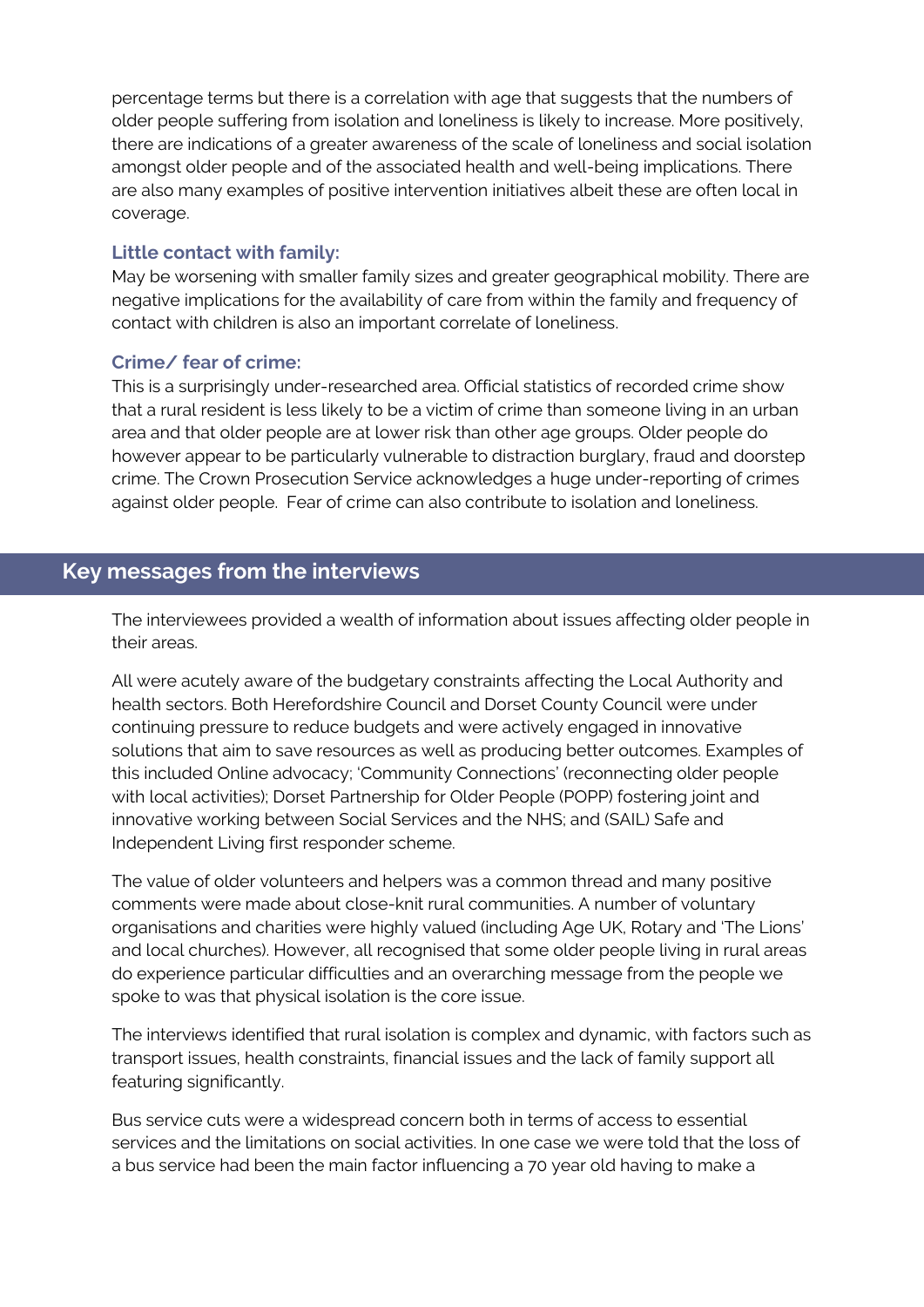traumatic move from a rural village where she had lived for many years. The perceived unfairness of older rural residents having to pay expensive taxi fares whilst those in towns could use buses for free was also touched upon.

Pressures on social care were also frequently raised with difficulties in recruiting and lack of adequate funding for the service being common threads. A variety of concerns were expressed about the implications of future budget cuts. These included: The difficulties in securing packages of care for very isolated rural residents to enable their discharge from hospital, the qualitative implications of cost- cutting in care homes, and the expectation that the voluntary sector will do more and more despite their own grants being slashed.

Loneliness amongst the rural elderly was a common concern but one that is difficult to tackle because so much is hidden. One interviewee, actively involved in a scheme to improve the social life of older people, commented on the stigma associated with loneliness and how difficult it can be to engage older people.

There were varying views on the potential for technology to improve services to older people. Both Councils appeared to be enthusiastically developing their on-line services including on-line assessment and signposting but there was also widespread recognition that poor local broadband can be a significant constraint to uptake. Others expressed concern that on-line services are not a universal solution, particularly for older people who are unfamiliar with the technology or who prefer the reassurance of face-to-face contacts.

Looking to the future, the most optimistic expected there to be well- targeted support to the most vulnerable whilst others worried about a decline in choice of services available both in terms of range and quality.

## **Main Policy considerations**

# **A number of policy questions flow from this research. They are:**

- **1.** Can more be done to encourage poor rural pensioners to claim the Pension Credit to which they are entitled? The research has identified particularly low rates of claiming relative to rates for poverty in rural areas.
- **2.** Can Government and public sector initiatives be better targeted at older people living in small rural settlements? Fuel poverty is particularly prevalent in these locations and the high cost of home heating is a burden for many rural pensioners.
- **3.** What alternative means of travel to the private car should exist for older people in rural areas? No longer being able to drive is a life changing event which can result in physical